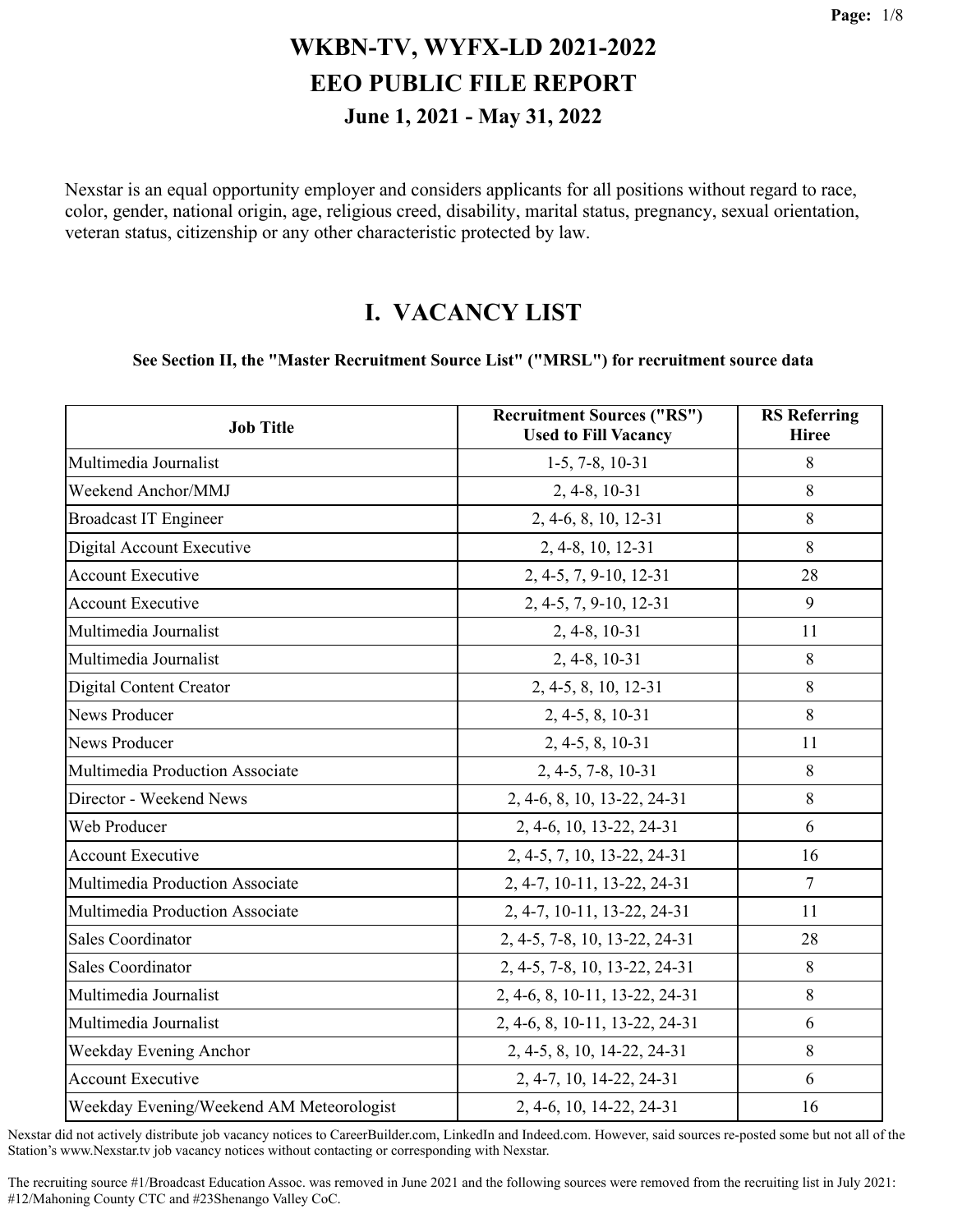Nexstar is an equal opportunity employer and considers applicants for all positions without regard to race, color, gender, national origin, age, religious creed, disability, marital status, pregnancy, sexual orientation, veteran status, citizenship or any other characteristic protected by law.

#### **I. VACANCY LIST**

**See Section II, the "Master Recruitment Source List" ("MRSL") for recruitment source data**

| Job Title                     | <b>Recruitment Sources ("RS")</b><br><b>Used to Fill Vacancy</b> | <b>RS</b> Referring<br><b>Hiree</b> |
|-------------------------------|------------------------------------------------------------------|-------------------------------------|
| Director                      | 2, 4-5, 8, 10, 14-22, 24-31                                      |                                     |
| Weekday/Weekend Meteorologist | 2-7, 10, 14-22, 24-31                                            |                                     |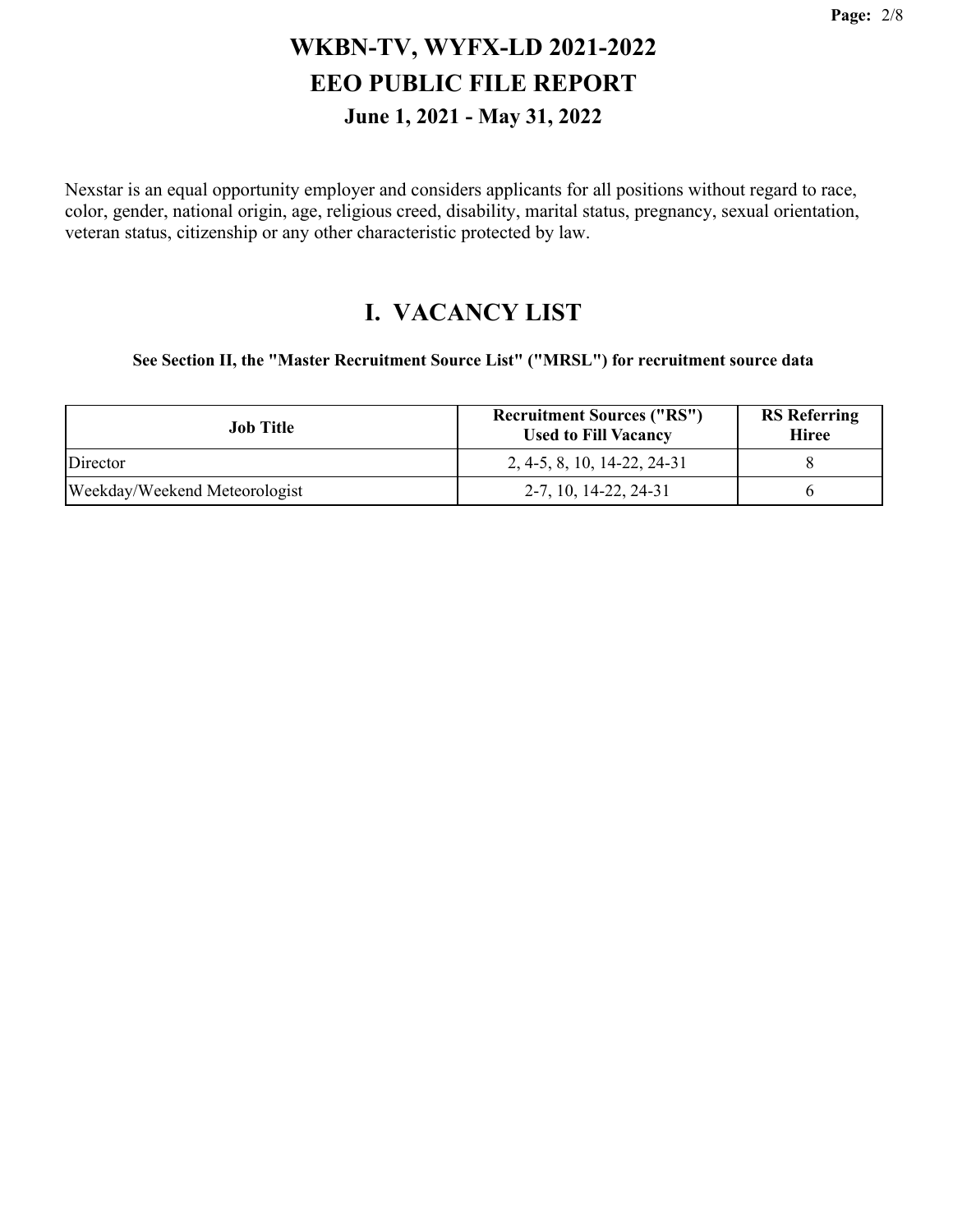| <b>RS</b><br><b>Number</b> | <b>RS</b> Information                                                                                                                                                                                                      | <b>Source Entitled</b><br>to Vacancy<br><b>Notification?</b><br>(Yes/No) | <b>No. of Interviewees</b><br><b>Referred by RS</b><br>Over<br><b>Reporting Period</b> |
|----------------------------|----------------------------------------------------------------------------------------------------------------------------------------------------------------------------------------------------------------------------|--------------------------------------------------------------------------|----------------------------------------------------------------------------------------|
| $\mathbf{1}$               | <b>Broadcast Education Association</b><br>1771 N Street, NW<br>Washington, District of Columbia 20036<br>Phone: 202-374-1717<br>Url: beaweb.org<br>J-D Boyle<br><b>Manual Posting</b>                                      | N                                                                        | $\boldsymbol{0}$                                                                       |
| $\overline{2}$             | <b>Broadcast Employment Services</b><br>P.O. Box 4116<br>Oceanside, California 92052<br>Phone: 800-374-0119<br>Url: tvjobs.com<br>Email: admin@tvjobs.com<br>Mark Holloway                                                 | $\mathbf N$                                                              | $\boldsymbol{0}$                                                                       |
| 3                          | CareerBuilder.com                                                                                                                                                                                                          | ${\bf N}$                                                                | $\overline{2}$                                                                         |
| 4                          | Columbiana County Career & Technical Center<br>9364 State Route 45<br>Lisbon, Ohio 44432<br>Phone: 330-424-3508<br>Url: http://www.ccctc.k12.oh.us/<br>Email: Michelle.Fitzsimmons@ccctc.k12.oh.us<br>Michelle Fitzsimmons | N                                                                        | $\boldsymbol{0}$                                                                       |
| 5                          | Duquesne University<br>600 Forbes Ave<br>Pittsburgh, Pennsylvania 15282<br>Phone: 412-396-6000<br>Url: www.duq.edu<br>Kim Pierce<br><b>Manual Posting</b>                                                                  | N                                                                        | $\boldsymbol{0}$                                                                       |
| 6                          | <b>Employee Referral</b>                                                                                                                                                                                                   | ${\bf N}$                                                                | 17                                                                                     |
| $\tau$                     | Indeed.com                                                                                                                                                                                                                 | ${\bf N}$                                                                | 22                                                                                     |
| $\,$ $\,$                  | <b>Internal Promotion</b>                                                                                                                                                                                                  | ${\bf N}$                                                                | 21                                                                                     |
| 9                          | Intracompany Transfer                                                                                                                                                                                                      | $\mathbf N$                                                              | $\mathbf{1}$                                                                           |
| 10                         | Kent State University<br>4314 Mahoning Ave NW<br>Warren, Ohio 44483<br>Phone: 1-330-675-8847<br>Url: http://www.kent.edu<br>Email: nmhall@kent.edu<br>Nicolette Fenlock                                                    | $\mathbf Y$                                                              | $\boldsymbol{0}$                                                                       |
| 11                         | Linked In                                                                                                                                                                                                                  | $\mathbf N$                                                              | 24                                                                                     |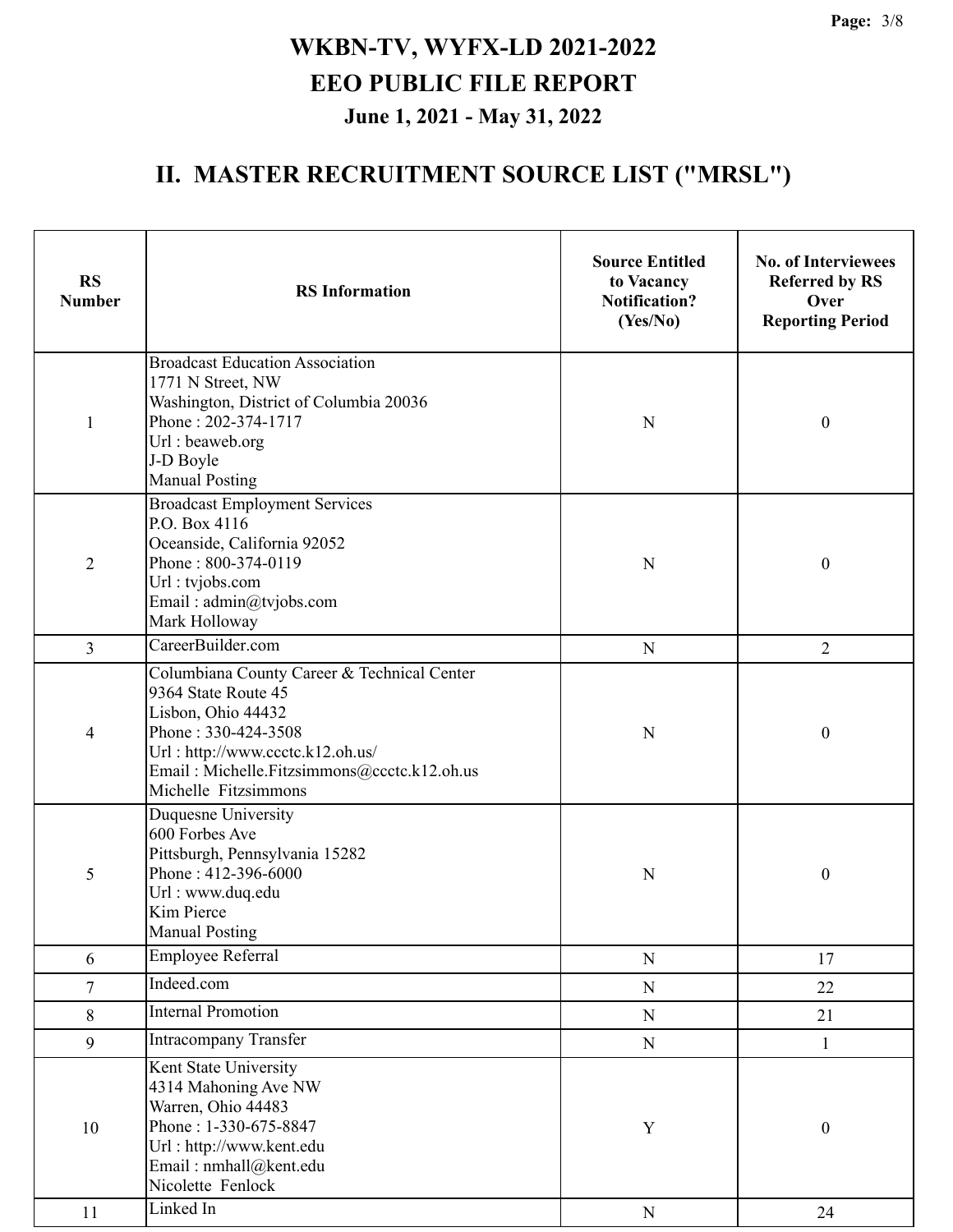| <b>RS</b><br><b>Number</b> | <b>RS</b> Information                                                                                                                                                                                                      | <b>Source Entitled</b><br>to Vacancy<br><b>Notification?</b><br>(Yes/No) | <b>No. of Interviewees</b><br><b>Referred by RS</b><br>Over<br><b>Reporting Period</b> |
|----------------------------|----------------------------------------------------------------------------------------------------------------------------------------------------------------------------------------------------------------------------|--------------------------------------------------------------------------|----------------------------------------------------------------------------------------|
| 12                         | Mahoning County Career & Technical Center<br>7300 N Palmyra Rd<br>Canfield, Ohio 44406<br>Phone: 330-729-4000<br>Url: mahoningctc.com<br>Email: jessica.cene@mahoningctc.com<br>Jessica Cene                               | $\mathbf N$                                                              | $\boldsymbol{0}$                                                                       |
| 13                         | MedialineTalent.com<br>P.O. Box 51909<br>Pacific Grove, California 93950<br>Phone: 706-364-7564<br>Url: http://medialine@medialine.com<br>Email: jobs@medialinetalent.com<br>Rich Everitt<br>Prong 2 Ended Date: 1/17/2022 | $\mathbf N$                                                              | $\boldsymbol{0}$                                                                       |
| 14                         | Mizzou University of Missouri<br>104 Cornell Hall<br>Columbia, Missouri 65211<br>Phone: 573-882-6898<br>Url: hiremissoubusiness.com<br><b>Robert Trulaske</b><br><b>Manual Posting</b>                                     | $\mathbf N$                                                              | $\boldsymbol{0}$                                                                       |
| 15                         | Myvalleyjobstoday.com<br>13325 South Point Blvd Suite 100<br>Charlotte, North Carolina 28273<br>Phone: 404-971-0862<br>Url: myyvalleyjobstoday.com<br>Brian Collins<br><b>Manual Posting</b>                               | N                                                                        | $\boldsymbol{0}$                                                                       |
| 16                         | Nexstar Media Group, Inc.<br>545 E. John Carpenter Freeway Suite 700<br>Irving, Texas 75062<br>Phone: 972-764-6715<br>Terri Bush<br><b>Manual Posting</b>                                                                  | ${\bf N}$                                                                | $\overline{4}$                                                                         |
| 17                         | Ohio Association of Broadcasters<br>17 South High Street Suite 1010<br>Columbus, Ohio 43215<br>Phone: 614-228-4052<br>Url: www.oab.org<br>Katie Lovell<br><b>Manual Posting</b>                                            | ${\bf N}$                                                                | 0                                                                                      |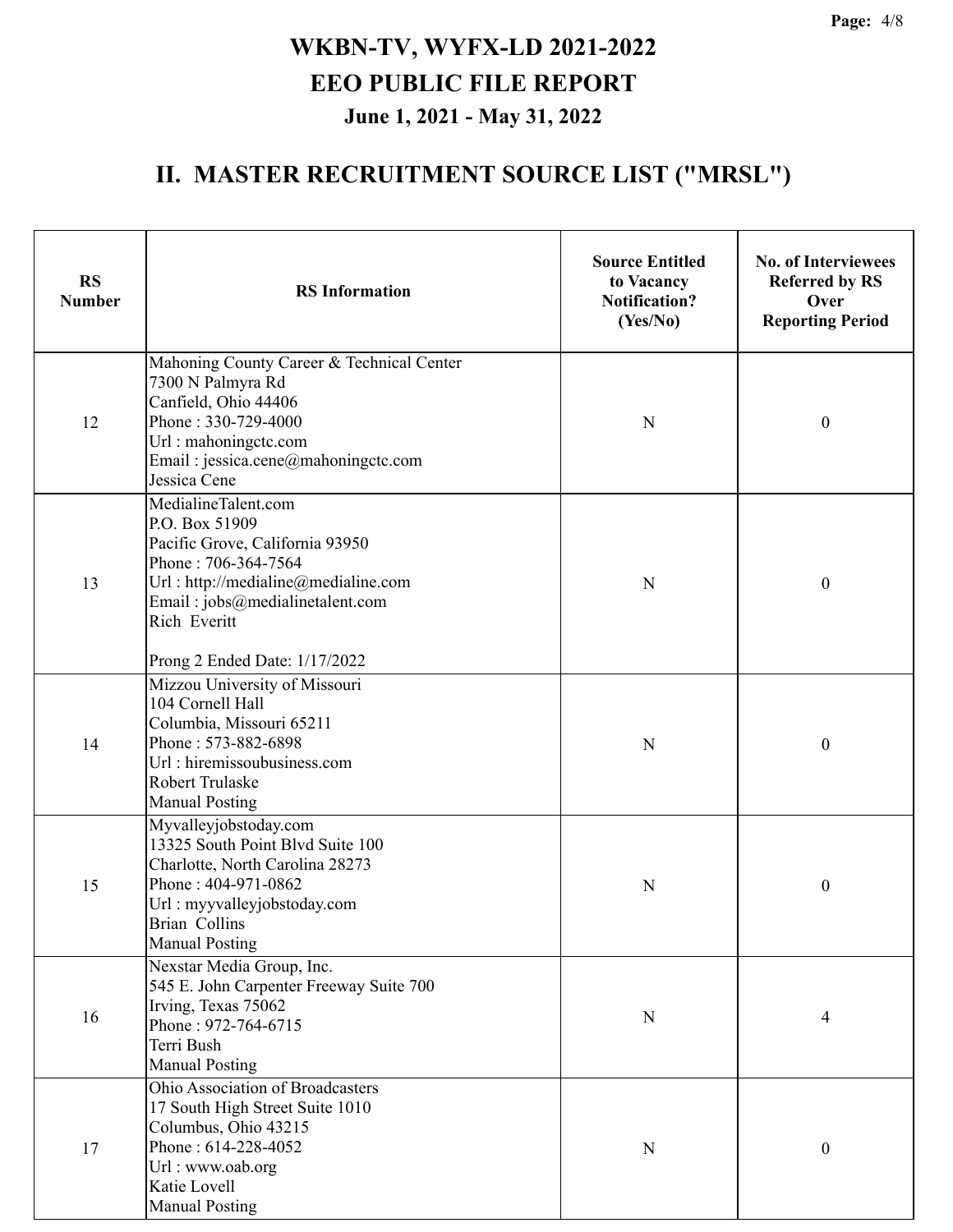| <b>RS</b><br><b>Number</b> | <b>RS</b> Information                                                                                                                                                                                                | <b>Source Entitled</b><br>to Vacancy<br><b>Notification?</b><br>(Yes/No) | <b>No. of Interviewees</b><br><b>Referred by RS</b><br>Over<br><b>Reporting Period</b> |
|----------------------------|----------------------------------------------------------------------------------------------------------------------------------------------------------------------------------------------------------------------|--------------------------------------------------------------------------|----------------------------------------------------------------------------------------|
| 18                         | Ohio Center for Broadcasting<br>9885 Rockside Road Suite 160<br>Valleyview, Ohio 44125<br>Phone: 1-216-447-9117<br>Url: http://www.beonair.com<br>Email: jhardy@beonair.com<br>Janice Hardy                          | $\mathbf N$                                                              | $\boldsymbol{0}$                                                                       |
| 19                         | One Stop Columbiana<br>7989 Dicky Drive Suite 4<br>Lisbon, Ohio 44432<br>Phone: 1-330-420-9675<br>Url: http://www.onestopohio.org<br>Email: Christopher@onestopohio.org<br>Christopher McLaughlin                    | Y                                                                        | $\boldsymbol{0}$                                                                       |
| 20                         | One Stop Mahoning<br>141 Boardman Canfield Road<br>Boardman, Ohio 44512<br>Phone: 1-330-965-1787<br>Url: http://www.onestopohio.org<br>Email: mary@onestopohio.org<br>Mary Ann Kochalko                              | ${\bf N}$                                                                | $\boldsymbol{0}$                                                                       |
| 21                         | Penn State University<br>Bank of America Career Center 101 Eisenhower Road<br>University Park, Pennsylvania 16802<br>Phone: 1-814-865-4400<br>Url: http://www.psu.edu<br><b>Job Listing</b><br><b>Manual Posting</b> | N                                                                        | $\overline{2}$                                                                         |
| 22                         | Regional Chamber of Commerce<br>11 Central Square Suite 1600<br>Youngstown, Ohio 44503<br>Phone: 1-330-744-2131<br>Url: http://www.regionalchamber.com<br>Email: kim@regionalchamber.com<br>Kim Calvert              | N                                                                        | $\boldsymbol{0}$                                                                       |
| 23                         | Shenango Valley Chamber Of Commerce<br>41 Chestnut Avenue<br>Sharon, Pennsylvania 16146<br>Phone: 724-981-5880<br>Url: svchamber.com<br>Email: sherris@svchamber.com<br>Sherris Moreira                              | ${\bf N}$                                                                | $\boldsymbol{0}$                                                                       |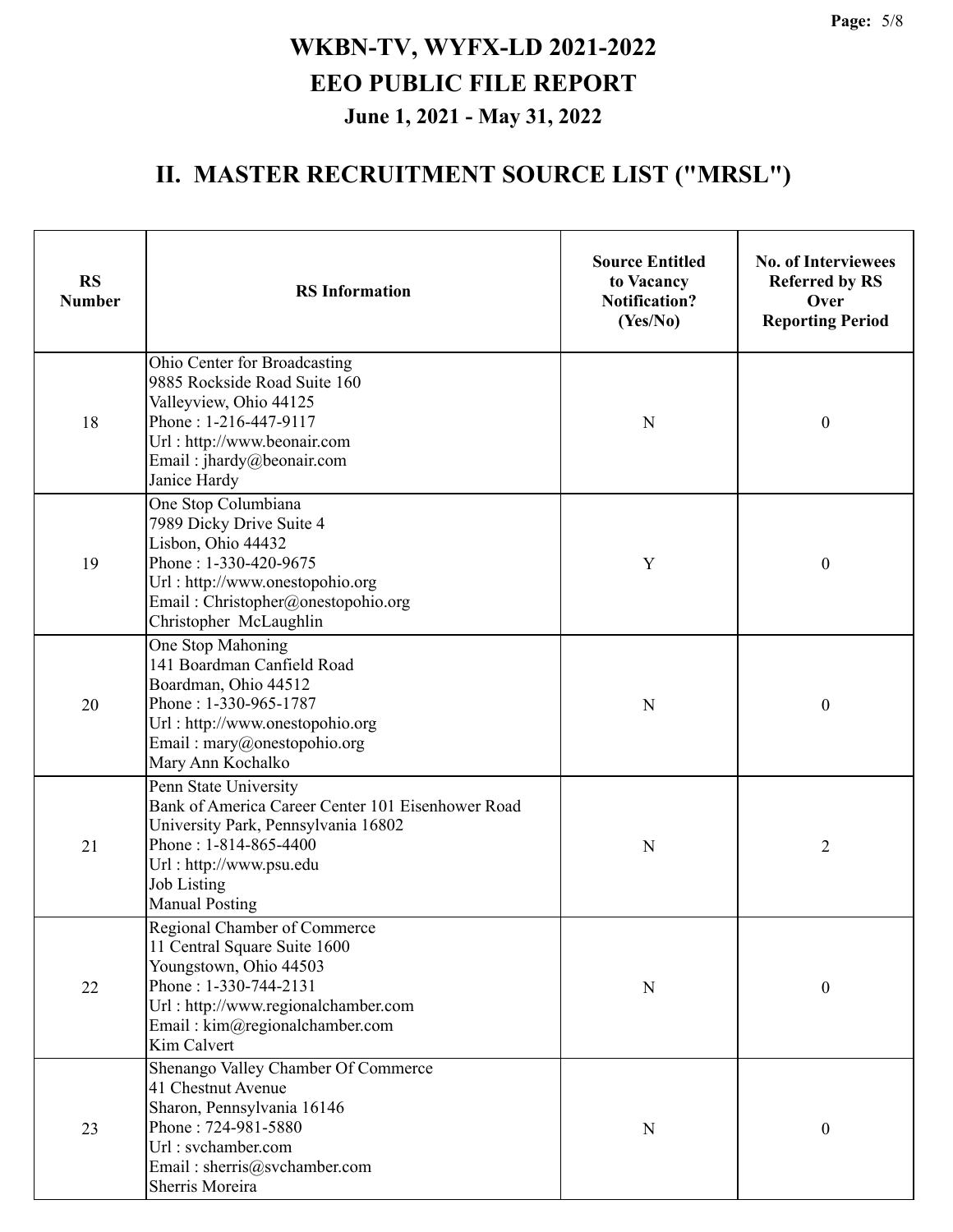| <b>RS</b><br><b>Number</b> | <b>RS</b> Information                                                                                                                                                                                        | <b>Source Entitled</b><br>to Vacancy<br><b>Notification?</b><br>(Yes/No) | <b>No. of Interviewees</b><br><b>Referred by RS</b><br>Over<br><b>Reporting Period</b> |
|----------------------------|--------------------------------------------------------------------------------------------------------------------------------------------------------------------------------------------------------------|--------------------------------------------------------------------------|----------------------------------------------------------------------------------------|
| 24                         | The Ohio Media School<br>5330 East Main Street<br>Columbus, Ohio 43213<br>Phone: 614-655-5250 ext 5106<br>Url: beonair.com/columbus<br>Email: amoore@beonair.com<br>Alvis Moore                              | Y                                                                        | $\boldsymbol{0}$                                                                       |
| 25                         | Thiel College<br>1st Floor Roth Hall<br>Greenville, Pennsylvania 16125<br>Phone: 724-589-2014<br>Url: thiel.edu<br>H Balas<br><b>Manual Posting</b>                                                          | ${\bf N}$                                                                | $\boldsymbol{0}$                                                                       |
| 26                         | Trumbull County Career & Technical Center<br>528 Educational Hwy NW<br>Warren, Ohio 44483<br>Phone: 330-847-0503<br>Url: http://www.tctchome.com/<br>Email: cara.detoro@tctchome.com<br>Cara Detoro          | ${\bf N}$                                                                | $\boldsymbol{0}$                                                                       |
| 27                         | Westminster College<br>Career Center 319 South Market Street<br>New Wilmington, Pennsylvania 16172<br>Phone: 1-724-946-7339<br>Url: westminstercollege.edu<br>Jennifer Hough<br><b>Manual Posting</b>        | Y                                                                        | $\boldsymbol{0}$                                                                       |
| 28                         | WKBN Internal<br>3930 Sunset Blvd<br>Youngstown, Ohio 44512<br>Phone: 330-788-1144<br>Url: www.wkbn.com<br>Justin Shilot<br><b>Manual Posting</b>                                                            | ${\bf N}$                                                                | 18                                                                                     |
| 29                         | www.mediagignow.com<br>300 South Riverside Plaza Suite 800<br>Chicago, Illinois 60606<br>Phone: 336-553-0620<br>Url: http://www.mediagignow.com<br>Email: customerservice@mediagignow.com<br>MediaGigNow.com | ${\bf N}$                                                                | $\boldsymbol{0}$                                                                       |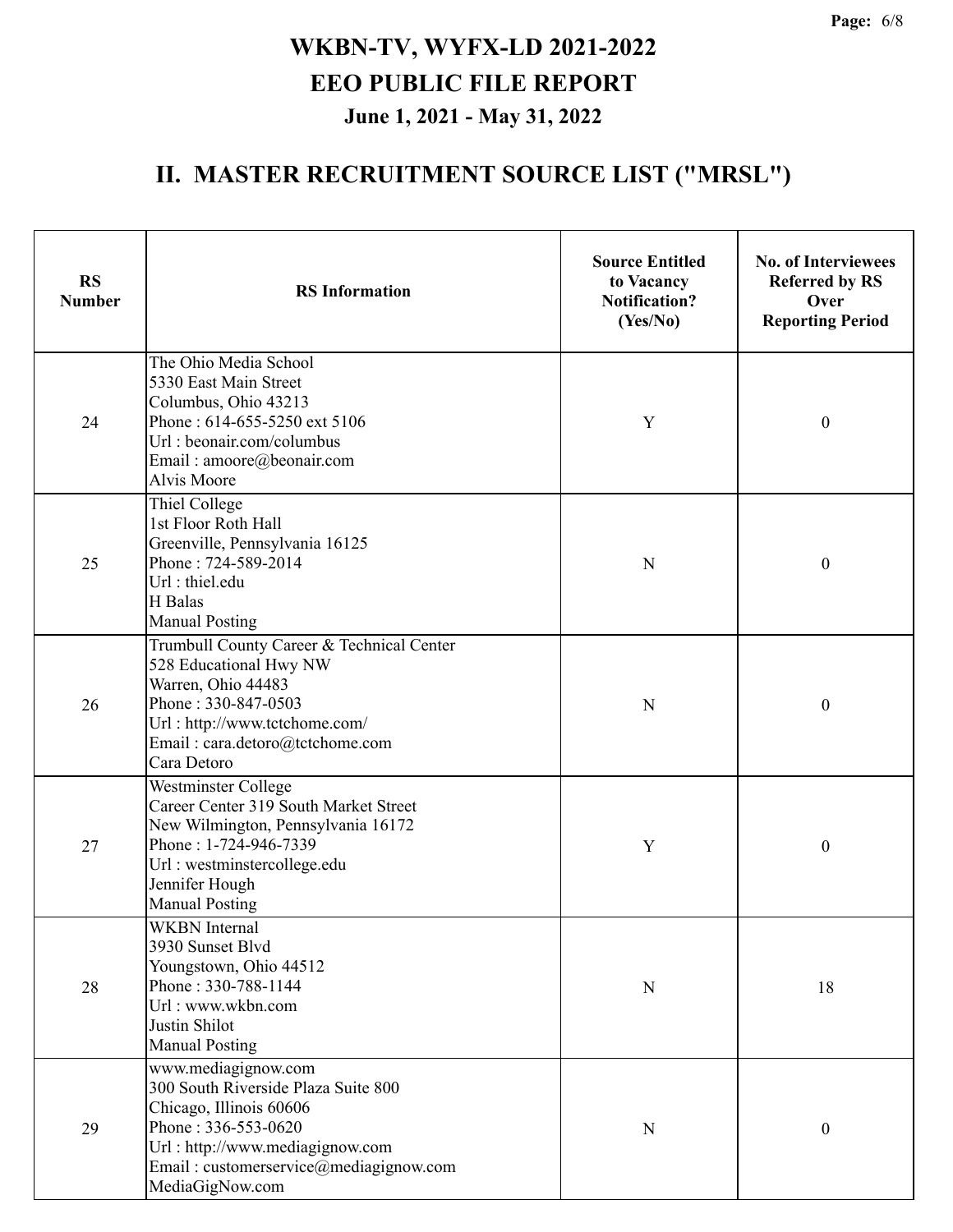| <b>RS</b><br><b>Number</b>                     | <b>RS</b> Information                                                                                                                                                                  | <b>Source Entitled</b><br>to Vacancy<br><b>Notification?</b><br>(Yes/No) | <b>No. of Interviewees</b><br><b>Referred by RS</b><br>Over<br><b>Reporting Period</b> |
|------------------------------------------------|----------------------------------------------------------------------------------------------------------------------------------------------------------------------------------------|--------------------------------------------------------------------------|----------------------------------------------------------------------------------------|
| 30                                             | <b>WYTV</b> Internal<br>3930 Sunset Blyd<br>Youngstown, Ohio 44512<br>Phone: 330-788-1144<br>Url: www.wytv.com<br>Justin Shilot<br><b>Manual Posting</b>                               | N                                                                        | $\theta$                                                                               |
| 31                                             | Youngstown State University<br>One University Plaza<br>Youngstown, Ohio 44555<br>Phone: 330-941-3299<br>Url: ysu-csm.symplicity.com/employers<br>Susan George<br><b>Manual Posting</b> | N                                                                        |                                                                                        |
| <b>TOTAL INTERVIEWS OVER REPORTING PERIOD:</b> |                                                                                                                                                                                        |                                                                          | 112                                                                                    |